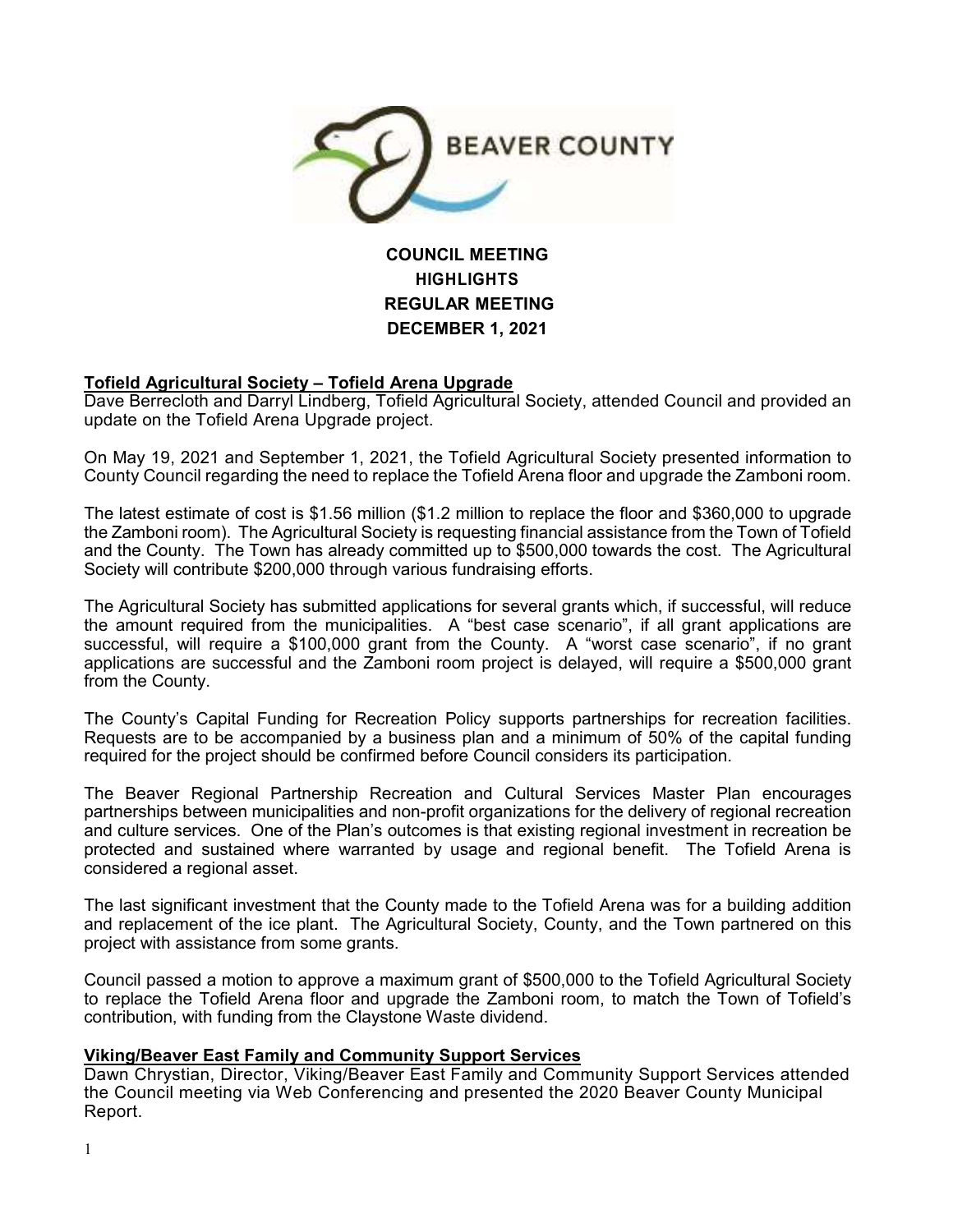### **Agricultural Services Board Member Appointment**

At the November 3, 2021 Regular meeting of Council, administration was directed to advertise for the available PAL Member position on the ASB.

The ASB Member and Meetings Policy) states that 'No more than nine (9) members shall sit on the Agricultural Service Board. At least four (4) farmer members (Producers-at-Large) will be selected from throughout Beaver County in addition to all members of Council'.

An application process has been used in the past to seek qualified candidates for available positions on the board. The position was advertised and in total 6 applications were received for the board position.

Council passed a motion appointing Brad Boettger as Producer at Large (PAL) Member to the Agricultural Service Board from the applications received for a 3-year term.

#### **Public Participation Plan**

At the August 18, 2021, regular meeting of Council, administration was directed to prepare a Public Participation Plan in regards to water management and road maintenance programs.

In accordance with Council's Public Participation Policy, a plan has been drafted for Council to review and provide comment on. The Plan covers public participation opportunities and tools that will be used to gather input from County residents and municipal stakeholders.

Survey questions will be presented to Council in mid-December for comment prior to the survey opening in January for the public's input. Deadline for submissions will be January 19, 2022 to allow time for administration to review the information and prepare a report to Council.

Information regarding the Public Participation Plan will be published in the Beaver County Chronicle, on the County website, and through the County's social media profiles. An information flyer will also be sent to postal boxes within the County.

Council passed a motion to approve the Public Participation Plan requesting that County residents and municipal stakeholders provide input on policies and programs related to water management and road maintenance programs.

### **Budget Meeting Follow-up**

Administration provided answers to several questions arising from the budget meeting held November 15, 2021.

### **1 st Draft pf the 2022 Budget**

The 1st draft of the 2022 budget was presented for Council's consideration. In addition to the budget changes noted in the presentation, the County has been provided with the draft assessment year modifiers (AYMs) by Municipal Affairs.

These modifiers reflect inflationary changes from July 1, 2020 to July 1, 2021 and if approved by the Minister, will increase the County's assessment base by approximately \$10.2 million, generating an additional \$159,030 in taxes.

Council passed a motion confirming the 1st draft 2022 budget.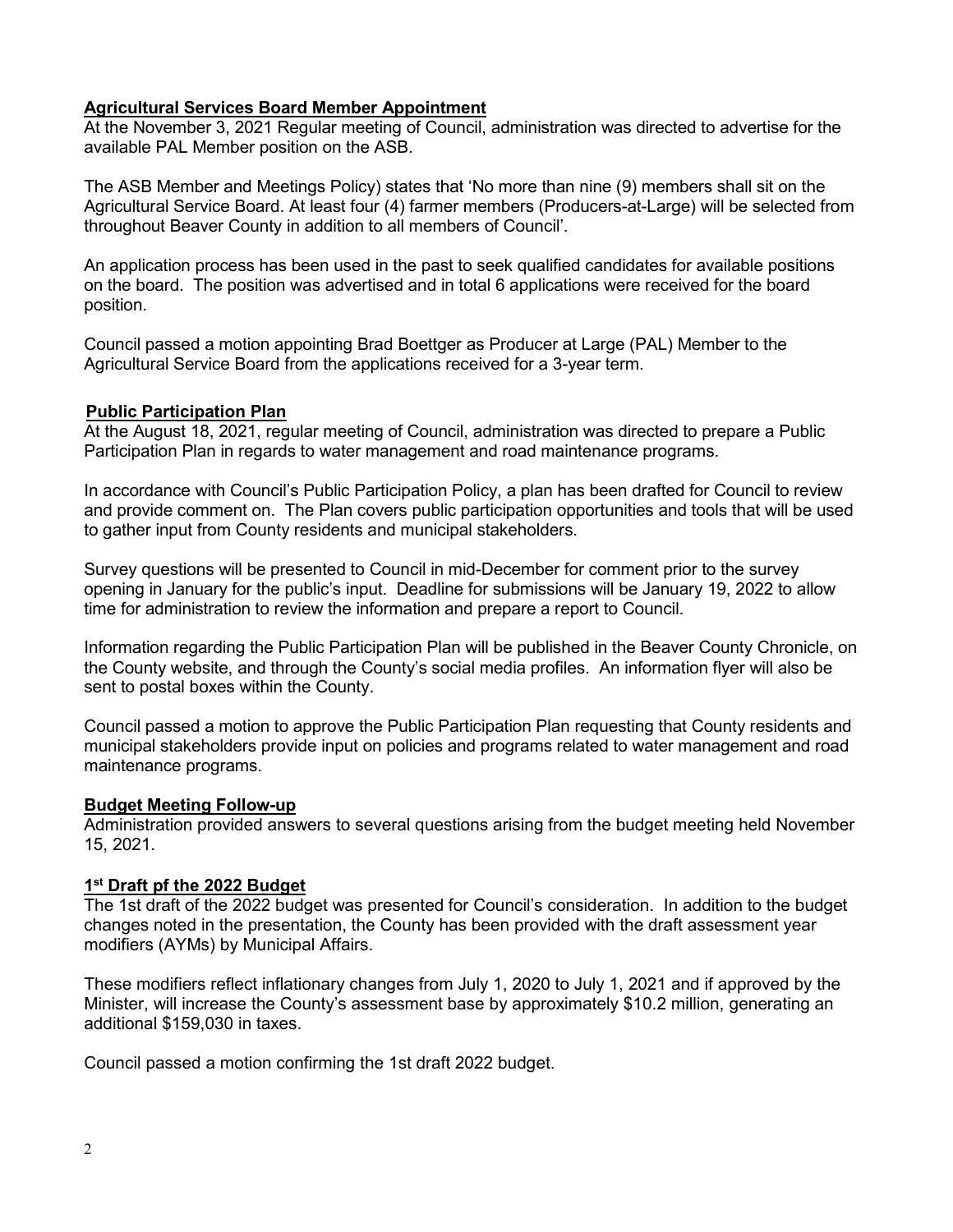# **Kinsella Agricultural Society – Funding Agreement**

Kinsella Recreation and Agricultural Society is important in establishing and maintaining a sense of belonging in the community for the residents of Kinsella and the surrounding area. The Society provides recreation opportunities and community events that bring together the residents of the County as well as attracting visitors from outside. The Recreation and Agricultural Society is responsible for the operation of the Kinsella Community Hall and Rodeo Grounds along with any events that are run out of these venues.

For a 10-year period between January 1, 2012 to December 31, 2021, Beaver County has had an agreement with the Society to contribute financially to its operations. The agreement began with an \$11,600 payment in 2012 with a stipulation that each subsequent year's payment increase by either 3% or the percent change in Alberta's Consumer Price Index (CPI) from October to October, whichever is less.

With the yearly increases as outlined in the agreement, the final payment to the Society in 2021 will be \$13,082 (3% increase over 2020 amount as October-October CPI increased 4.3%). Because the 2022 CPI is unknown at this time, administration recommends that the 2022 grant be calculated as a 3% increase over 2021, which will be \$13,475. This would be the starting point of the agreement and would be expected to continually increase as the 10-year agreement progresses.

Council passed a motion to approve a renewal of the funding agreement with Kinsella Recreation and Agricultural Society for a period of 10 years, effective January 1, 2022 and ending December 31, 2031, with an amendment to Section 3a) to read: Commencing in 2022, a grant of Thirteen Thousand, Four Hundred and Seventy-Five Dollars (\$13,475.00).

### **Bylaw 21-1115 – Council Code of Conduct Bylaw**

The Municipal Government Act requires that Council pass a Code of Conduct Bylaw. A Bylaw was passed by Council in 2018 and includes a provision that it be reviewed at least once every four years.

Recommendation #6 of the Corporate Governance Review suggests that Council revisit the terms of the Code of Conduct Bylaw and strengthen the confidentiality protocol, and that each Councillor swear and sign it upon becoming a Councillor.

At the October 27, 2021 Organizational meeting, each Councillor swore an oath to uphold the Code of Conduct Bylaw, but requested that administration review the Bylaw for potential amendments.

Administration noted that the Corporate Governance Review recommended that bylaws receive all three readings at one meeting only if the matter is time-sensitive. Delaying the third reading to a subsequent Council meeting provides time for additional thought and gives the public an opportunity for input.

Council passed first and second readings of Bylaw 21-1115, Council Code of Conduct Bylaw.

# **Suspension of CN Crossing Maintenance Payments**

At the November 17, 2021, Regular Council meeting, Council passed a motion directing administration to research the withholding of crossing fees to CN Railway until confirmation of the whistle cessation project is completed.

At its June 16, 2021 regular meeting, Council agreed to fund the necessary improvements (modifications to crossing warning systems) to enable whistle cessation at the following crossings: Mile 196.7 (Bruce Main Street) – improvements to cost \$26,384 (County pays 50%) Mile 197.16 (SH 857) – improvements to cost \$17,984 (County pays 50%)